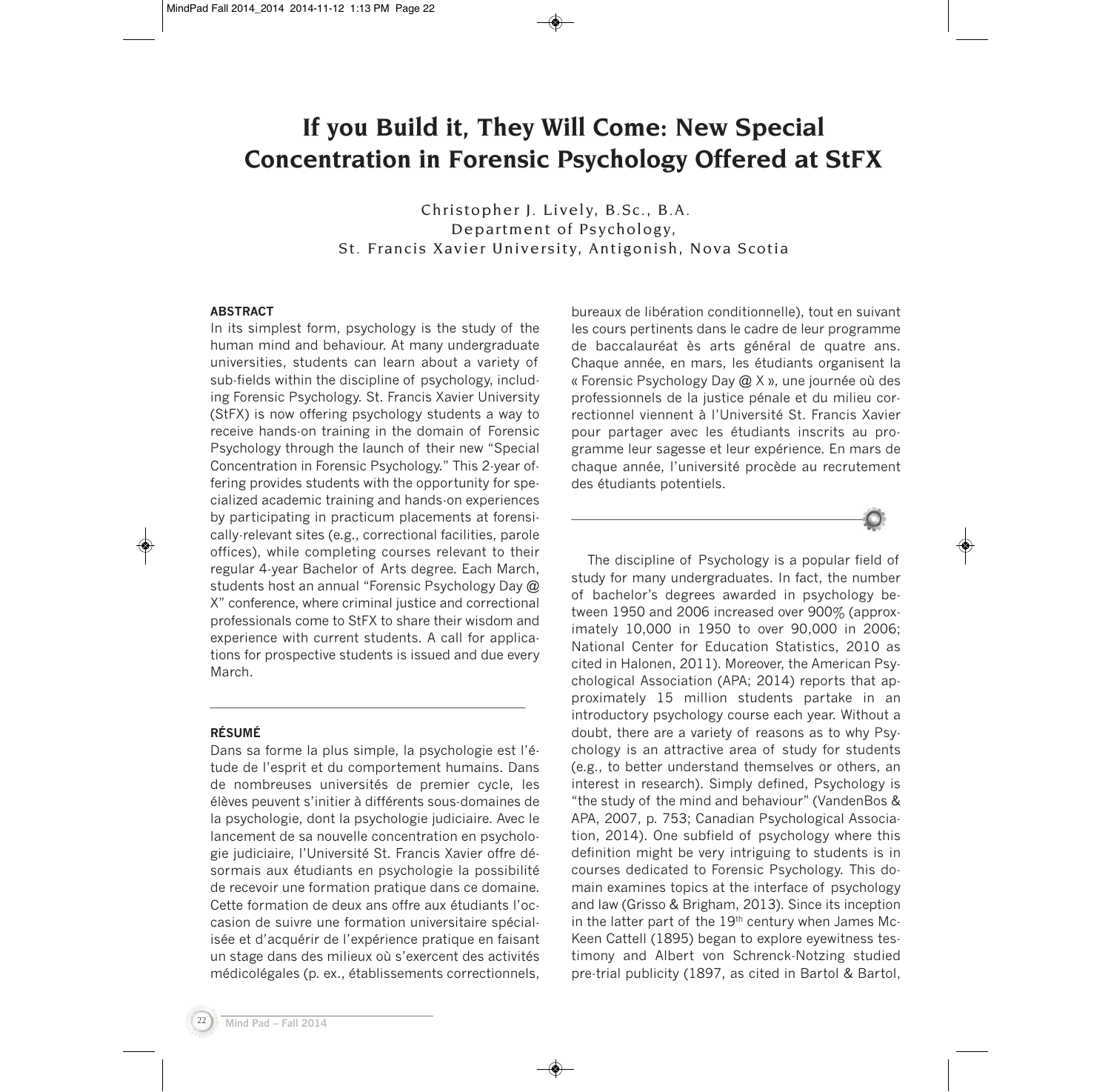

**The first nine students admitted to the "Special Concentration in Forensic Psychology." Front left to right: Valerie Lemay, Alli Copp, Catherine Gallagher, Brenna Gavel, and Brianna Boyle. Back left to right: Stewart Barclay, Justine Lucas, Angelina MacLellan, Dr. Margo Watt (Program Coordinator), and Chris Lively. (Photo credit: Shelley Cameron-McCarron).**

1999), Forensic Psychology continued to explode in the 1960s and 1970s with Milgram's (1963) study of obedience, and Zimbardo's (Haney, Banks, & Zimbardo, 1973) study of role acquisition in prisons. More recently, interest in Forensic Psychology has been fuelled by the popularity of shows such as *Law and Order*, *Criminal Minds, Prison Break, Dexter,* and *Orange is the New Black*, but students who study Forensic Psychology soon learn that there is much more to the subject than Hollywood dramas might suggest. A new offering at an Atlantic Canadian University now provides students with practical opportunity to learn and see the reality of this exciting area of Psychology.

The Department of Psychology at St. Francis Xavier University (StFX) launched a 2-year "Special Concentration in Forensic Psychology" in September 2013. This is a unique offering for undergraduates and is intended to enhance their marketable skills and eligibility for graduate and professional schools. The Special Concentration evolved over time from its origins in a single Forensic Psychology course. This original course (e.g., Psychology 380) was initially designed by Dr. Margo Watt, a clinical forensic psychologist, who felt strongly about the importance of providing students with experiential learning. While classroom training of skills is essential, gaining more practical (hands-on) experiences can be invaluable. Participating in practical training experiences can make the material covered in classroom come to life. Moreover, research shows that practical learning experiences can foster understanding of material that might remain elusive in the classroom (e.g., Riskowski, Todd, Wee, Dark, & Harbor, 2009). The Forensic Psychology course at StFX resembles Forensic Psychology courses offered at other Atlantic undergraduate institutions, with topics including: history of the relationship between psychology and law; Canadian criminal law; assessment, treatment, and rehabilitation of offenders; eyewitness testimony; deception detection; jury decision making; and topics related to policing. In other ways, however, the StFX's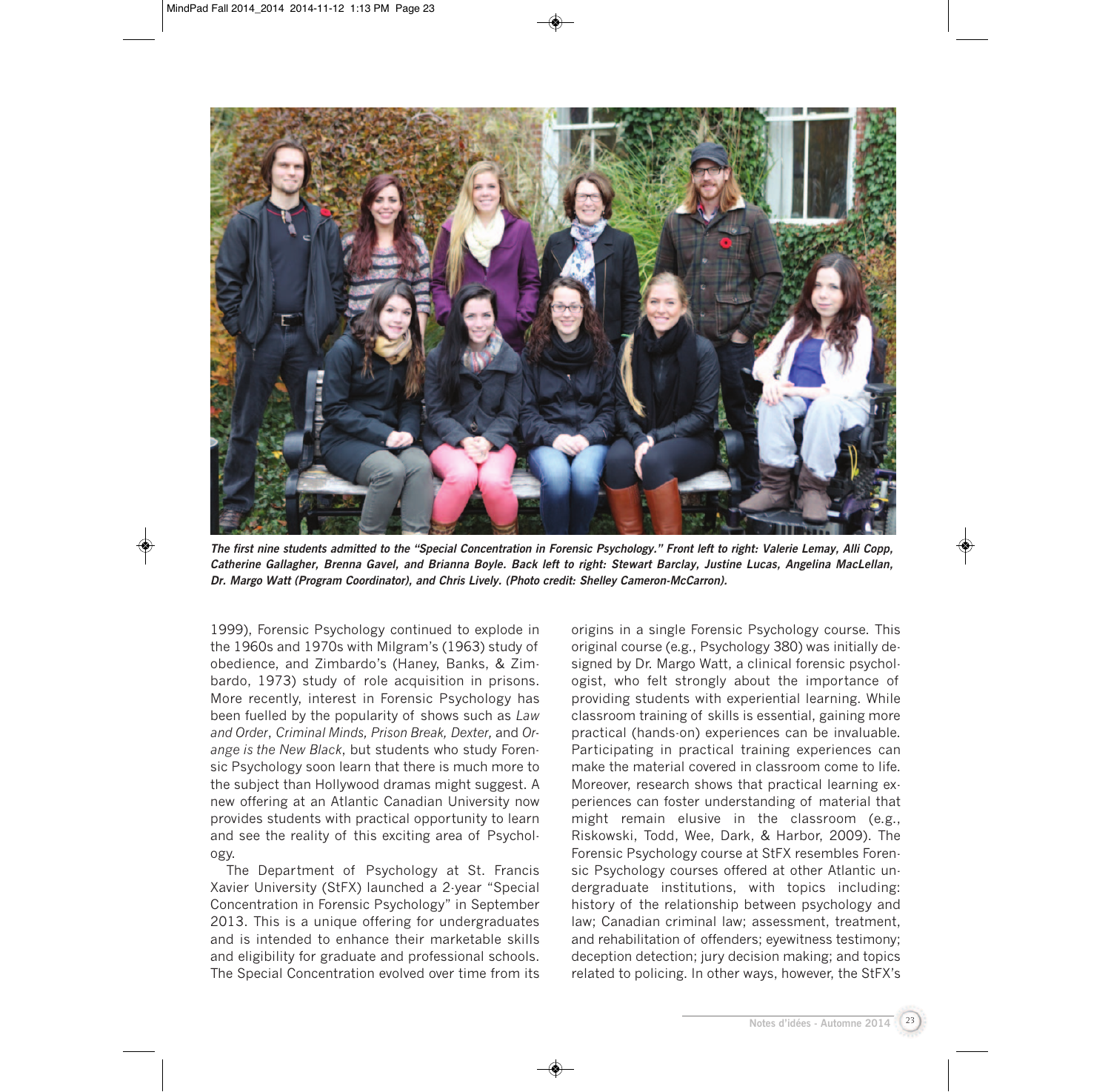course is quite unique. Perhaps, the component that is most unique, as compared to other Atlantic universities, and most attractive to students is the field trips. Students who are fortunate enough to get into the class soon find themselves travelling to many of the federal correctional facilities in the Atlantic Region, visiting the East Coast Forensic Hospital, as well as provincial and supreme courts to observe trial proceedings.

Students in the Forensic Psychology course also are treated to a number of guest speakers who come to share their wisdom and experience. For example, an RCMP officer shares with the class the inside story of police stress. Another RCMP officer explains the operations of the polygraph while administering it to one of the students. A forensic hospital psychologist explains the difference between an assessment of fitness to stand trial and criminal responsibility. A correctional psychologist explains the theory and mechanics of forensic risk assessment. Indeed, StFX students who have completed the Forensic Psychology course often indicate that this particular class was one of their favourite and most memorable due to the course material, field trip component, guest speakers, and the yearly Forensic Psychology conference.

Each March, students in the Forensic Psychology course play host to the annual "Forensic Psychology Day @ X" conference (previously known as "CSC@X Day"). The conference invites professionals from the criminal justice and correctional fields to come and share their wisdom and experiences with the Forensic Psychology students, the campus community, and the general public. Previous conference speakers have included some of the aforementioned guest speakers in the Forensic Psychology course, as well as parole officers, a prison warden, a deputy sheriff, and a behavioural counsellor. Almost every year, conference participants have had the pleasure of hearing an offender talk about his or her life and learning inside correctional facilities. Delegates of the conference often present on a variety of relevant topics including, mental health initiatives in the Correctional Service of Canada (CSC), psychological counselling, drug treatment programs, complex case studies, and women offenders. One of the biggest highlights of the conference is a panel of graduated StFX alumni who have established careers in related forensic settings, and return to discuss with current students the ways in which they went from StFX to their current employment position.

Seeing the interest and response to the Forensic Psychology course grow so much, and realizing that no other such program existed at any other Canadian undergraduate university, Dr. Watt believed that the development of a 2-year specialized concentration in forensic psychology studies and practice was the next logical step. In these times, when universities in Atlantic Canada struggle to maintain enrolments in the face of declining populations, programs such as the Special Concentration can help universities like StFX to attract and retain students. Interest in this offering has been growing with students both local to StFX and from other post-secondary institutions. In fact, the Special Concentration's coordinator has received inquiries from some high school students who desire to begin their university studies at StFX in order to participate in this one-of-a-kind opportunity. For students who desire to continue with graduate or professional studies, it is anticipated that participating in this program will set the alumni apart from graduates at other universities. Receiving practical hands-on experience at the undergraduate level, especially in a forensic setting, is rare and typically not offered at other institutions. Moreover, for students who elect to use their degree in more general employment, the psychology training received in the Special Concentration will serve them well in working with people.

The Special Concentration allows students to complete their regular Bachelor of Arts (BA) studies, while gaining a specific focus in forensically-relevant courses (e.g., forensic psychology, abnormal psychology, human sexuality, clinical psychology, drugs and behaviour). Typically, students apply for entry to the Concentration at the end of their sophomore year; however, the Special Concentration Selection Committee welcomes undergraduate student applicants from all levels. In other words, students may also apply for entry in their junior or senior years. After completing the within-concentration requirements, and fulfilling all of the university's academic program requisites, students will receive their regular 4-year BA degree with a specialization in Forensic Psychology. Students in the Special Concentration meet weekly to prepare for their practicum placements (e.g., learning about types of clientele and diverse work environments), ethics, and other professional issues as related to the placement sites. Students also have the opportunity to give presentations about a relevant forensic topic and their practicum experiences.

One of the main aspects of Special Concentration is the two 40-hour practica placements that students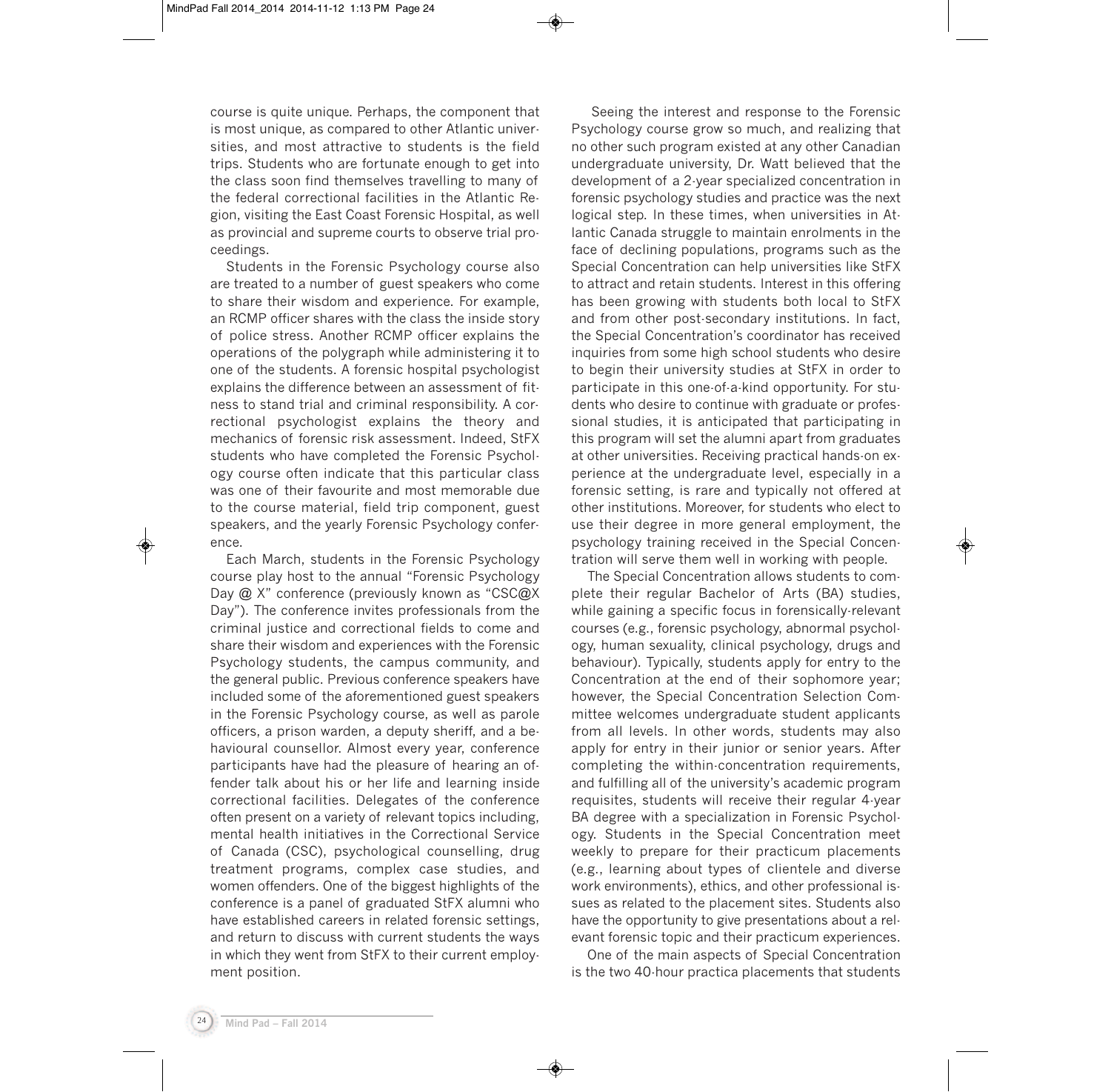must complete; one practicum in each year of the program. Placement sites might include correctional facilities, parole offices, the mental health court, or with children's aid services. Current students in the Special Concentration have participated in practicum placements at a number of sites including, federal prisons (e.g., Nova Institution for Women, Truro NS; Springhill Institution for Men, Springhill NS); the Nova Scotia Youth Facility, Waterville NS; the IWK Youth Forensic Services, Halifax NS; Addiction Services, Antigonish NS, and Pictou NS; and the Elizabeth Fry Society, Sydney NS. It should be noted that placement sites are not limited to locations within Nova Scotia. In fact, students in the Forensic Psychology course have completed service learning placements in Prince Edward Island, Ontario, British Columbia, and Bermuda. Indeed, students are encouraged to seek out placements in their home communities.

The inaugural Special Concentration students were challenged to consider ways in which they could provide a service to their respective placement sites. Certainly, the students responded and a number of different services manifested. For instance, a student doing a placement with the Elizabeth Fry Society created a reference information package for women entering halfway houses with mental illness. Another student assisted with the leisure and canine programs at a women's correctional facility, while some others helped out with recreational activities at an Addiction Service Detox Centre. Furthermore, two students are assisted with co-facilitating a workshop about suicide awareness and prevention at a male correctional reception site, and another student provided basic guitar instruction to women offenders (see Lively & Watt, 2014). Current students rave about the practicum experiences, saying that these practical opportunities have provided an educational insight into areas or groups of people that are often misunderstood, fostered a desire to educate others about correctional populations, and in some cases, have also helped solidify a chosen career related to forensic psychology. In fact, this inaugural group have created poster presentations about their practicum experiences and learning outcomes, and presented talks about their respective placements to a group of interested students and faculty members. The posters are currently on display within the Psychology Department at StFX. Indeed, the inaugural "Special Concentration in Forensic Psychology" class has created some buzz within the department, around the university, and has even garnered local media attention (e.g., Cameron-McCarron, 2013; Hiltz, 2013).

A call for applications is sent out every March and prospective students should contact the "Special Concentration in Forensic Psychology" coordinator, Dr. Margo Watt (mwatt@stfx.ca), or visit the Special Concentration's website (http://sites.stfx.ca/forensic\_psychology/) for more information about the admission criteria and application process. For additional details about upcoming "Forensic Psychology Day @ X" conferences, please also contact Dr. Margo Watt.

Undergraduate psychology programs in Canada strive to help students develop skills in critical thinking, oral and written communication, statistical analyses, and research methodology. In addition to the above skills, students who participate in the Special Concentration also have the privilege of gaining firsthand experience of seeing the classroom theory played out in real-life; a rare opportunity at the undergraduate level.

## **References**

American Psychological Association. (2014). How many undergraduates in the United States enrol in a psychology course each year? Retrieved from https://www.apa.org/support/education/statistics/stu dents.aspx#answer

\_\_\_\_\_\_\_\_\_\_\_\_\_\_\_\_\_\_\_\_\_\_\_\_\_\_\_\_\_\_\_\_\_\_\_\_\_\_\_\_\_\_\_\_\_\_\_\_\_\_

- Bartol, C. R., & Bartol, A. M. (1999). History of forensic psychology. In A. K. Hess & I. B. Weiner (Eds.), *Handbook of forensic psychology* 2nd ed. (pp. 3-23). New York, NY: John Wiley & Sons, Inc.
- Cameron-McCarron, S. (2013, November 6). StFX launches special concentration in forensic psychology. Retrieved from http://www.stfx.ca/news/view/11621/
- Canadian Psychological Association. (2014). What is a psychologist? Retrieved from http://cpa.ca/public/whatisapsychologist/
- Cattell, J. M. (1895). Measurements of the accuracy of recollection. *Science, 2,* 761-766. doi: 10.1126/science.2.49.761
- Grisso, T., & Brigham, J. C. (2013). Forensic psychology. In D. K. Freedheim & I. B. Weiner (Eds.), *Handbook of psychology, Vol. 1: History of psychology* 2nd ed. (pp. 429-447). Hoboken, NJ: John Wiley & Sons, Inc.
- Halonen, J. S. (2011, February 5). Are there too many psychology majors? Retrieved from http://www.cogdop.org/page\_attachments/0000/0200 /FLA\_White\_Paper\_for\_cogop\_posting.pdf
- Haney, C., Banks, C., & Zimbardo, P. (1973). Interpersonal dynamics in a simulated prison. *International Journal of Criminology and Penology*, *1*, 69-97.
- Hiltz, E. (2013, December 5). Student guitar instructor